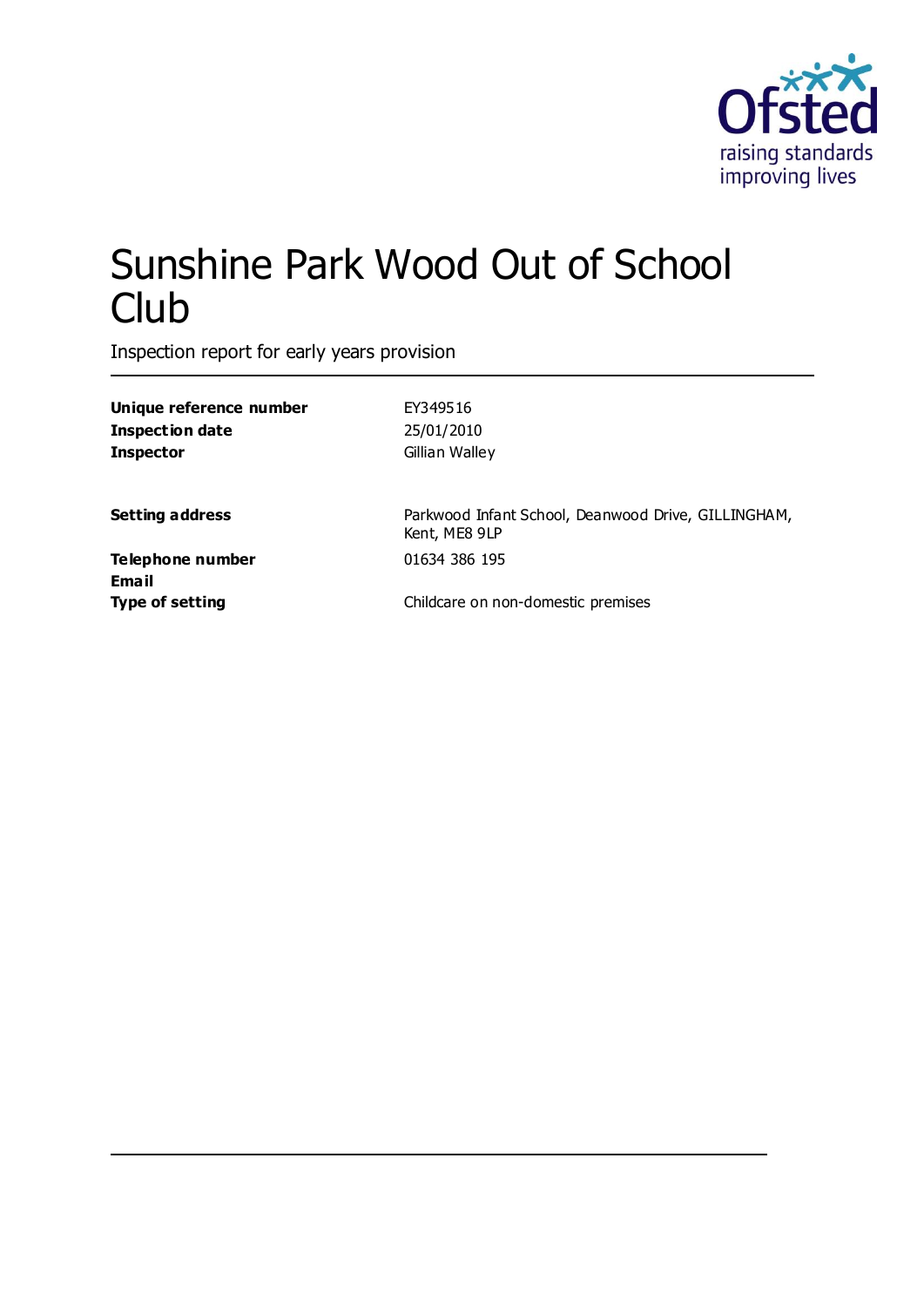The Office for Standards in Education, Children's Services and Skills (Ofsted) regulates and inspects to achieve excellence in the care of children and young people, and in education and skills for learners of all ages. It regulates and inspects childcare and children's social care, and inspects the Children and Family Court Advisory Support Service (Cafcass), schools, colleges, initial teacher training, work-based learning and skills training, adult and community learning, and education and training in prisons and other secure establishments. It rates council children's services, and inspects services for looked after children, safeguarding and child protection.

If you would like a copy of this document in a different format, such as large print or Braille, please telephone 0300 123 1231, or email enquiries@ofsted.gov.uk.

You may copy all or parts of this document for non-commercial educational purposes, as long as you give details of the source and date of publication and do not alter the information in any way.

Royal Exchange Buildings St Ann's Square Manchester M2 7LA

T: 0300 123 1231 Textphone: 0161 618 8524 E: enquiries@ofsted.gov.uk W: [www.ofsted.gov.uk](http://www.ofsted.gov.uk/)

© Crown copyright 2009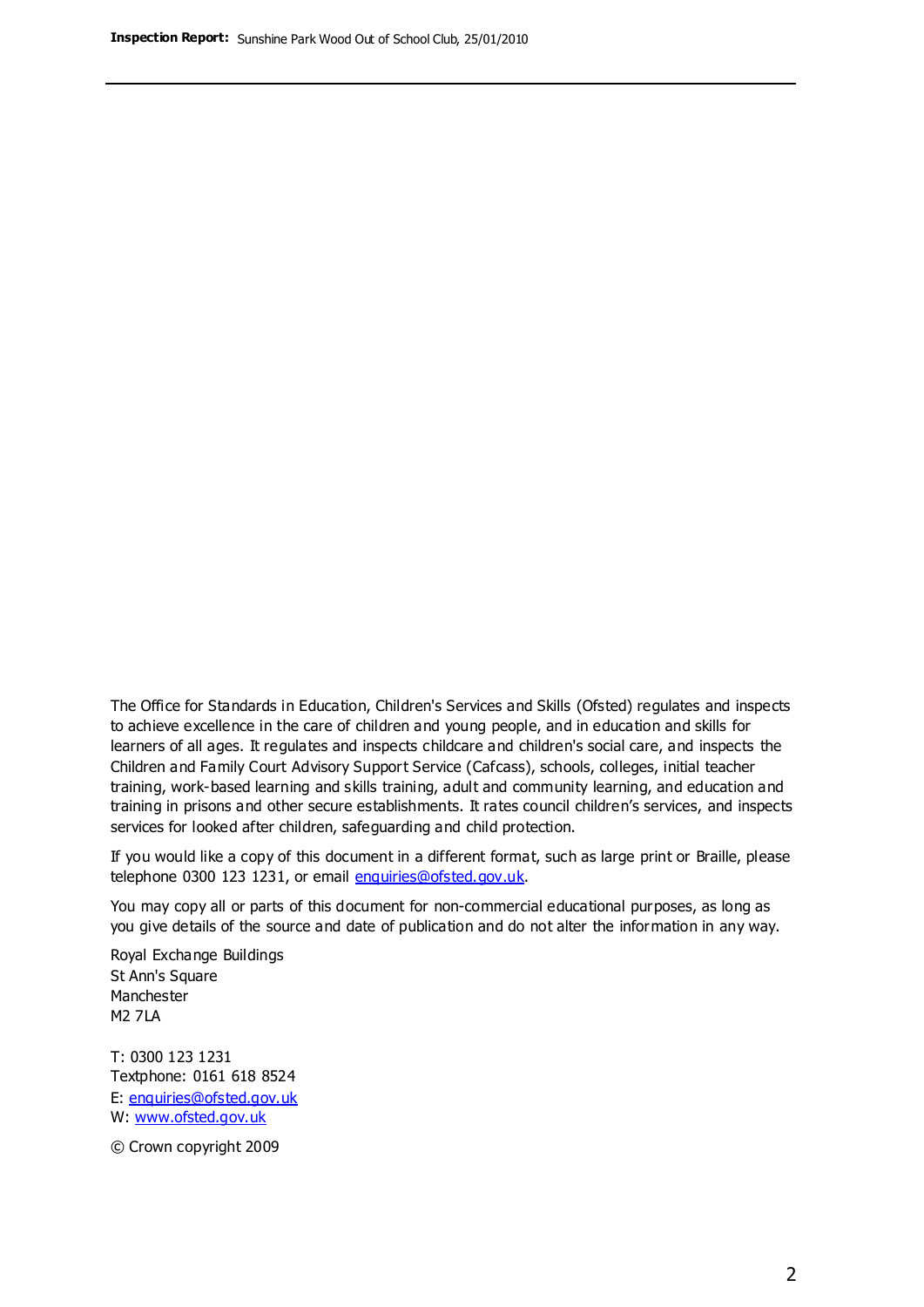#### **Introduction**

This inspection was carried out by Ofsted under Sections 49 and 50 of the Childcare Act 2006 on the quality and standards of the registered early years provision. 'Early years provision' refers to provision regulated by Ofsted for children from birth to 31 August following their fifth birthday (the early years age group). The registered person must ensure that this provision complies with the statutory framework for children's learning, development and welfare, known as the *Early* Years Foundation Stage.

The provider must provide a copy of this report to all parents with children at the setting where reasonably practicable. The provider must provide a copy of the report to any other person who asks for one, but may charge a fee for this service (The Childcare (Inspection) Regulations 2008 regulations 9 and 10).

Children only attend this setting before and/or after the school day and/or during the school holidays. The judgements in this report reflect the quality of early years provision offered to children during those periods.

The setting also makes provision for children older than the early years age group which is registered on the voluntary and/or compulsory part(s) of the Childcare Register. This report does not include an evaluation of that provision, but a comment about compliance with the requirements of the Childcare Register is included in Annex B.

Please see our website for more information about each childcare provider. We publish inspection reports, conditions of registration and details of complaints we receive where we or the provider take action to meet the requirements of registration.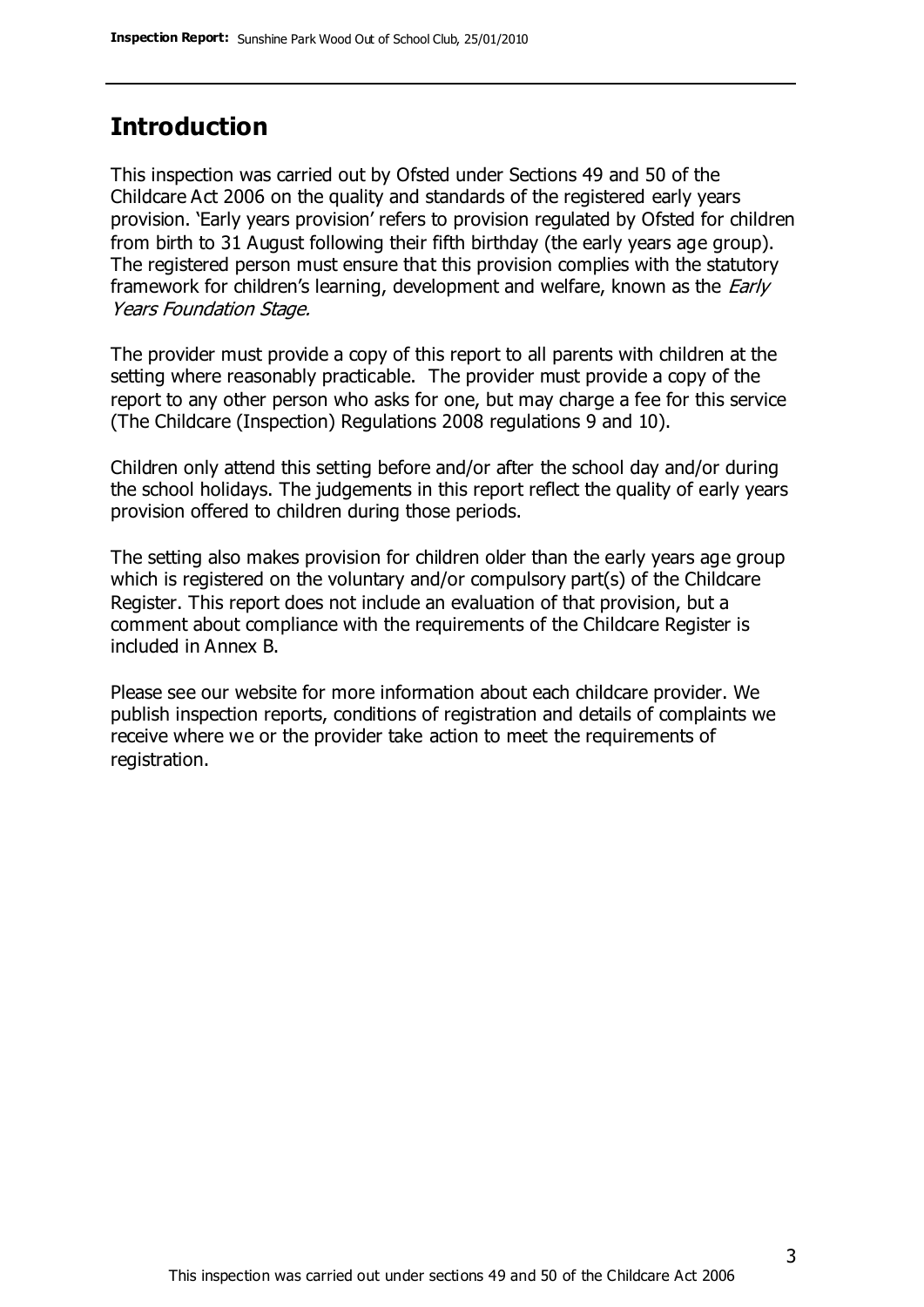### **Description of the setting**

Sunshine Park Wood Out of School Club was registered in 2007. It is privately managed by Sunshine Child-Care Services Ltd, Rainham, Gillingham, Kent and operates from a classroom in Park Wood Infant School. Registration is for 45 children aged from three to under eight years. Children up to the age of 11 years may also attend, although the total of children attending will not exceed fifty at any one time. There are currently 18 children on roll. The Out of School Club provides a breakfast club which is open from 7.45am to 9.00am and an after school club which is open from 3.20pm to 6.30pm weekdays, term times only. It also provides a holiday club which is open from 7.45am to 6.00pm weekdays, during school holidays. The breakfast club, the after school club and the holiday club have use of the school dining hall. They can support children with learning difficulties and disabilities, and children who are learning English as an additional language. All children share access to the school playground and playing field. A total of six staff work with the children, and three of these have childcare qualifications. The club is on the Early Years Register, and the compulsory and voluntary parts of the Childcare Register.

### **The overall effectiveness of the early years provision**

Overall the quality of the provision is good.

Sunshine Park Wood Out of School Club is a good setting where all children make good progress because the club is inclusive and meet the individual needs of the children who attend. The club has a good capacity to improve because the manager and her staff are an experienced and well qualified team. They evaluate how the club is run and what is provided for the children and they make improvements. The club is one of a group in the area, and they work in conjunction, for example for staff training. The club also receives support from the local authority.

#### **What steps need to be taken to improve provision further?**

To further improve the early years provision the registered person should:

- improve the support for children in understanding the importance of healthy eating
- to raise children's self-esteem by displaying their achievements on the classroom walls

### **The effectiveness of leadership and management of the early years provision**

The club is well-led and managed and runs smoothly on a day to day basis because the staff are a strong and well qualified team who update their skills frequently through regular training. There is a very calm atmosphere and all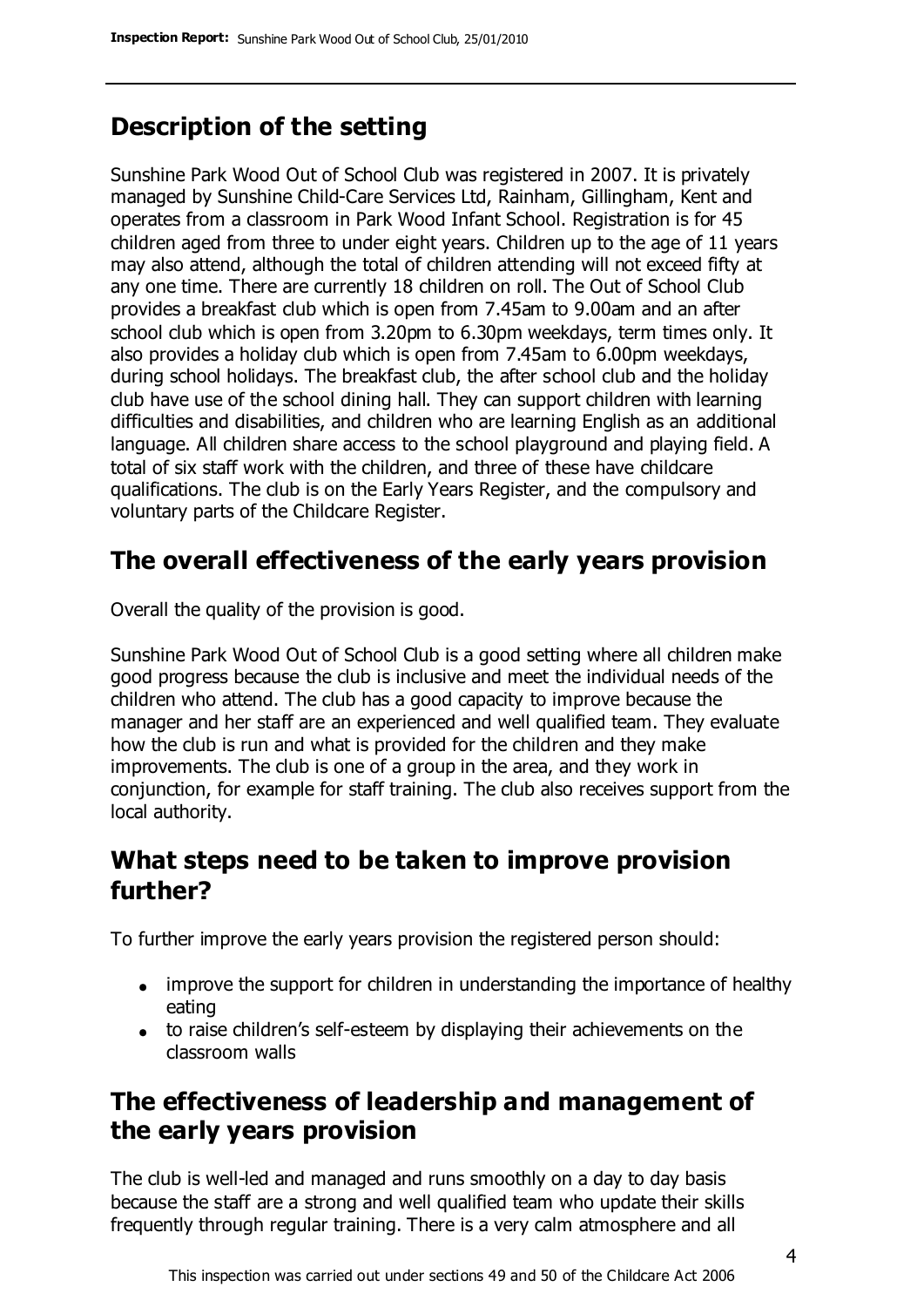children make good progress because the staff know and support them well. Children feel safe because the staff care for them and because there are good safeguarding procedures in place. New staff are vetted appropriately. The premises are secure and daily checks are made by the staff to ensure that accidents are avoided. Children are encouraged to assess risks so that they learn to keep themselves safe and learn how to negotiate. Visitors are asked to sign in and parents are greeted at the door. If a child has an accident, two members of staff complete the records and share them with parents. All staff know which children have an allergy, and if a parent cannot collect a child in an emergency, the staff use a password system and follow procedures which ensure that the child is well looked after. The children practise leaving the building in an emergency through regular fire drills. There have been several improvements since the last inspection, for example policies have been reviewed and updated, and parents are now better informed about procedures. Parents are better informed about the responsibilities of the staff in keeping their children safe so that they understand the reasons behind some of the routines which are in place. The staff review the progress children make and the way the club runs, and when improvements are identified there is an action plan to introduce changes.

Children with special educational needs and/or disabilities, and those who are learning English as a second language, make good progress because the staff support them well and understand their needs. They consult parents and class teachers about how best to support each child so that their provision is consistent and they are helped to reach their targets. The manager directs parents to sources of outside help and the club works well with other agencies to ensure that children who find learning more difficult receive the best help available.

The club works well with parents and has good relationships with them. There are regular newsletters so that parents know what is going and this enables them to extend their children's learning at home. Parents are welcomed in at the start and end of each session and they stay as long as they wish, and this helps the children to feel safe. It helps parents to build strong relationships with the staff, whom they find very caring and approachable, so that they can share useful information. The manager surveys parents from time to time so that she knows their views, for example about the tea time menus, because they value parents' views. Parents tell the staff the activities their children enjoy most so that this can be included in the planning of activities.

The club works well with the neighbouring primary schools, for example by using the same policies on behaviour and bullying so that there are consistent expectations of the children throughout the day.

### **The quality and standards of the early years provision and outcomes for children**

The club provides children with a good range of resources and activities to support them in their learning and in developing a wide range of skills. The staff focus especially on helping children to develop good social and physical skills, and the children benefit from being able to mix with the older children who attend the junior school. Staff escort children to the club's premises and welcome them when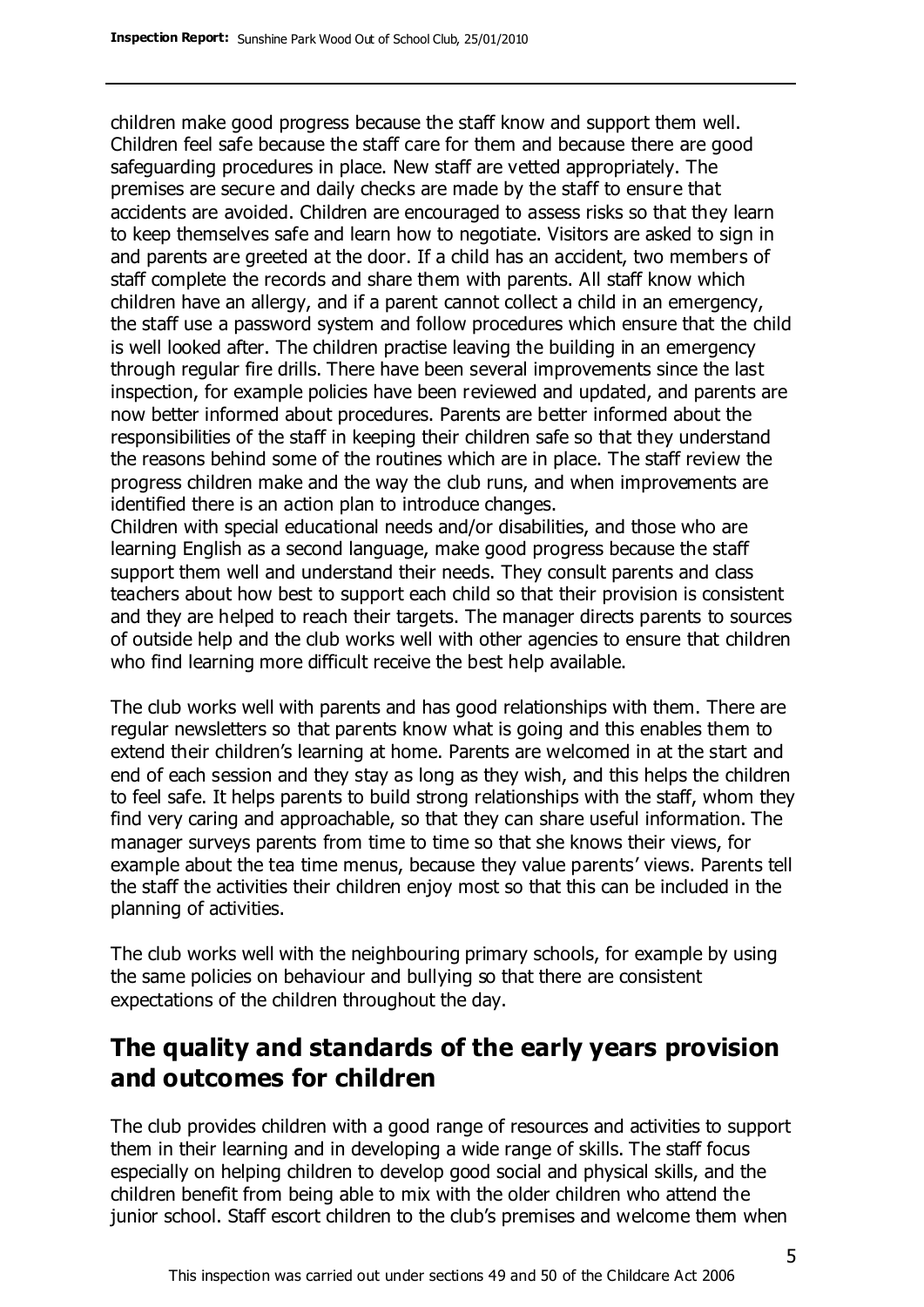they arrive. They engage with children in a warm and encouraging way so that they feel safe and relaxed, and become more confident in what they can achieve. Staff build strong relationships with children and are very good role models for them. They question them to help them solve problems and work things out for themselves, and they have high expectations of them so that they behave very well. Children have drawn up their own rules for the club so that they have responsibility for their conduct, and these are displayed for them to refer to. They share toys with one another and take turns. They persevere with puzzles and constructing models and show good concentration. Staff praise the children for what they achieve although there are no displays of their paintings and drawings to help them to raise their self-esteem.

Children choose what they want to do from a wide range of resources which they can reach easily. They develop their creative skills through practical activities and they develop their imagination through dressing up and role play. They can do their homework, look at books or play games on the computer. The adults give them help if they need it and encourage them to develop new skills. Outdoors, children have access to the playground and school field for sports and team games. Children understand the importance of healthy eating because of the nutritious and varied choices they are given at tea time. Parents see the menus displayed and like the fact that children can choose to have a hot meal. Tea time is a sociable occasion and children learn good table manners, as well as taking responsibility for help to set tables and clear away. However, the club also offers a tuck shop where children can buy sweets each day and this does not support the children in their understanding of what constitutes a good diet.

Children learn about the ways people celebrate special times, for example by celebrating festivals throughout the year. Parents visit to introduce the children to new skills, for example, drawing Mendhi patterns at Eid and cooking sweets with them at Divali. There are a good range of multicultural books, dolls and dressing up clothes.

When children start coming to the club they have a buddy to help them to settle and to make friends. Staff ask parents about their children's interests and preferences and any other useful information, and they liaise with class teachers in the primary school. Children are observed by all staff, and good records are kept which enable each key worker so that they can monitor each child's progress in each area of learning. They notice if a child has made less progress in a particular area and provide activities which will help the child to develop in this area. Parents can see their children's records at any time, which are very detailed and include samples of the activities they have enjoyed.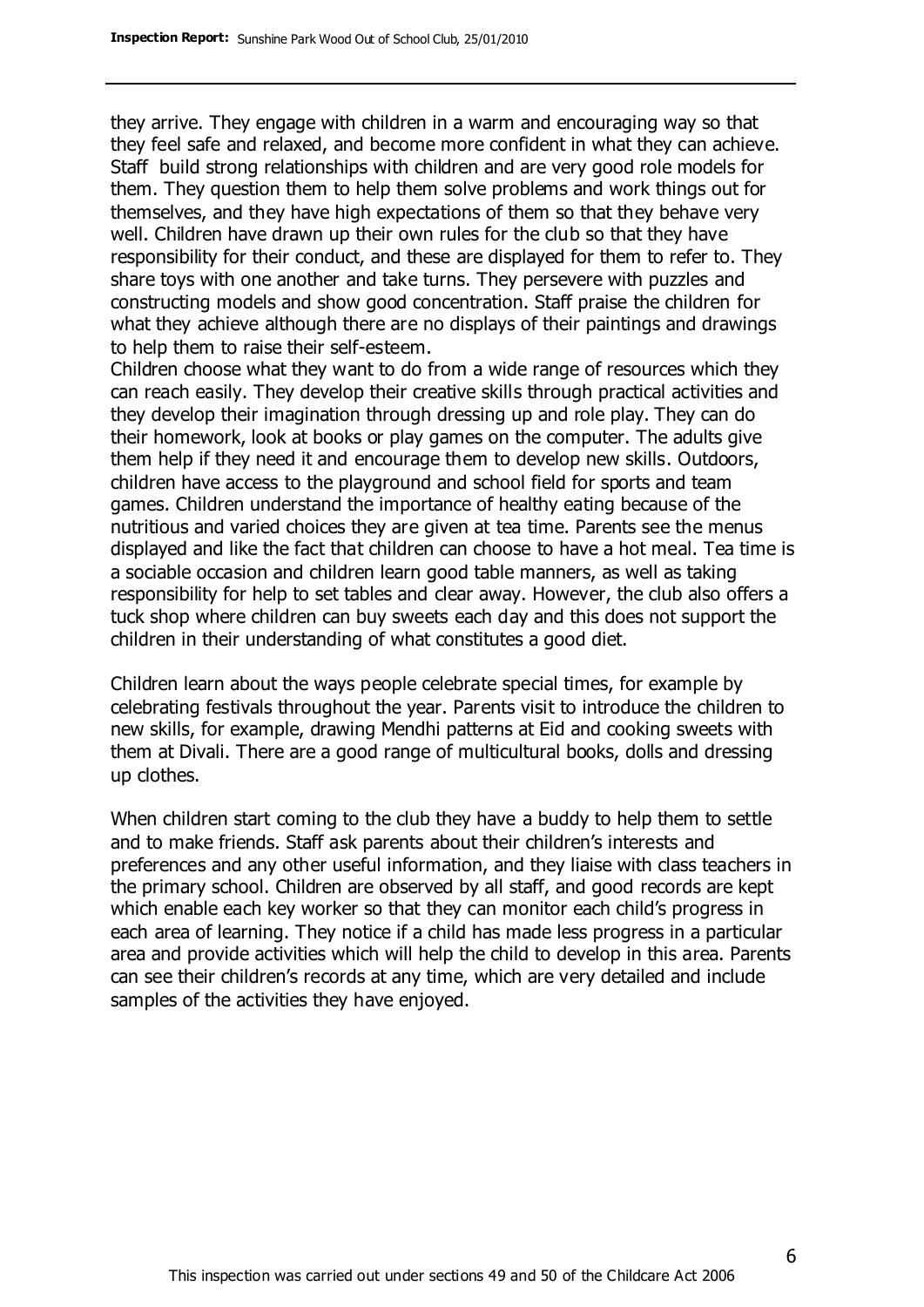### **Annex A: record of inspection judgements**

#### **The key inspection judgements and what they mean**

Grade 1 is Outstanding: this aspect of the provision is of exceptionally high quality Grade 2 is Good: this aspect of the provision is strong Grade 3 is Satisfactory: this aspect of the provision is sound Grade 4 is Inadequate: this aspect of the provision is not good enough

#### **The overall effectiveness of the early years provision**

| How well does the setting meet the needs of the<br>children in the Early Years Foundation Stage? |  |
|--------------------------------------------------------------------------------------------------|--|
| The capacity of the provision to maintain continuous                                             |  |
| improvement                                                                                      |  |

#### **The effectiveness of leadership and management of the early years provision**

| How effectively is the Early Years Foundation Stage led                                         |   |
|-------------------------------------------------------------------------------------------------|---|
| and managed?                                                                                    |   |
| The effectiveness of leadership and management in embedding<br>ambition and driving improvement |   |
| The effectiveness with which the setting deploys resources                                      |   |
| The effectiveness with which the setting promotes equality and                                  |   |
| diversity                                                                                       |   |
| The effectiveness of safeguarding                                                               | 2 |
| The effectiveness of the setting's self-evaluation, including the                               | 2 |
| steps taken to promote improvement                                                              |   |
| The effectiveness of partnerships                                                               |   |
| The effectiveness of the setting's engagement with parents and                                  |   |
| carers                                                                                          |   |

#### **The quality of the provision in the Early Years Foundation Stage**

The quality of the provision in the Early Years Foundation Stage  $\vert$  2

#### **Outcomes for children in the Early Years Foundation Stage**

| <b>Outcomes for children in the Early Years Foundation</b>    |  |
|---------------------------------------------------------------|--|
| <b>Stage</b>                                                  |  |
| The extent to which children achieve and enjoy their learning |  |
| The extent to which children feel safe                        |  |
| The extent to which children adopt healthy lifestyles         |  |
| The extent to which children make a positive contribution     |  |
| The extent to which children develop skills for the future    |  |

Any complaints about the inspection or report should be made following the procedures set out in the guidance available from Ofsted's website: www.ofsted.gov.uk